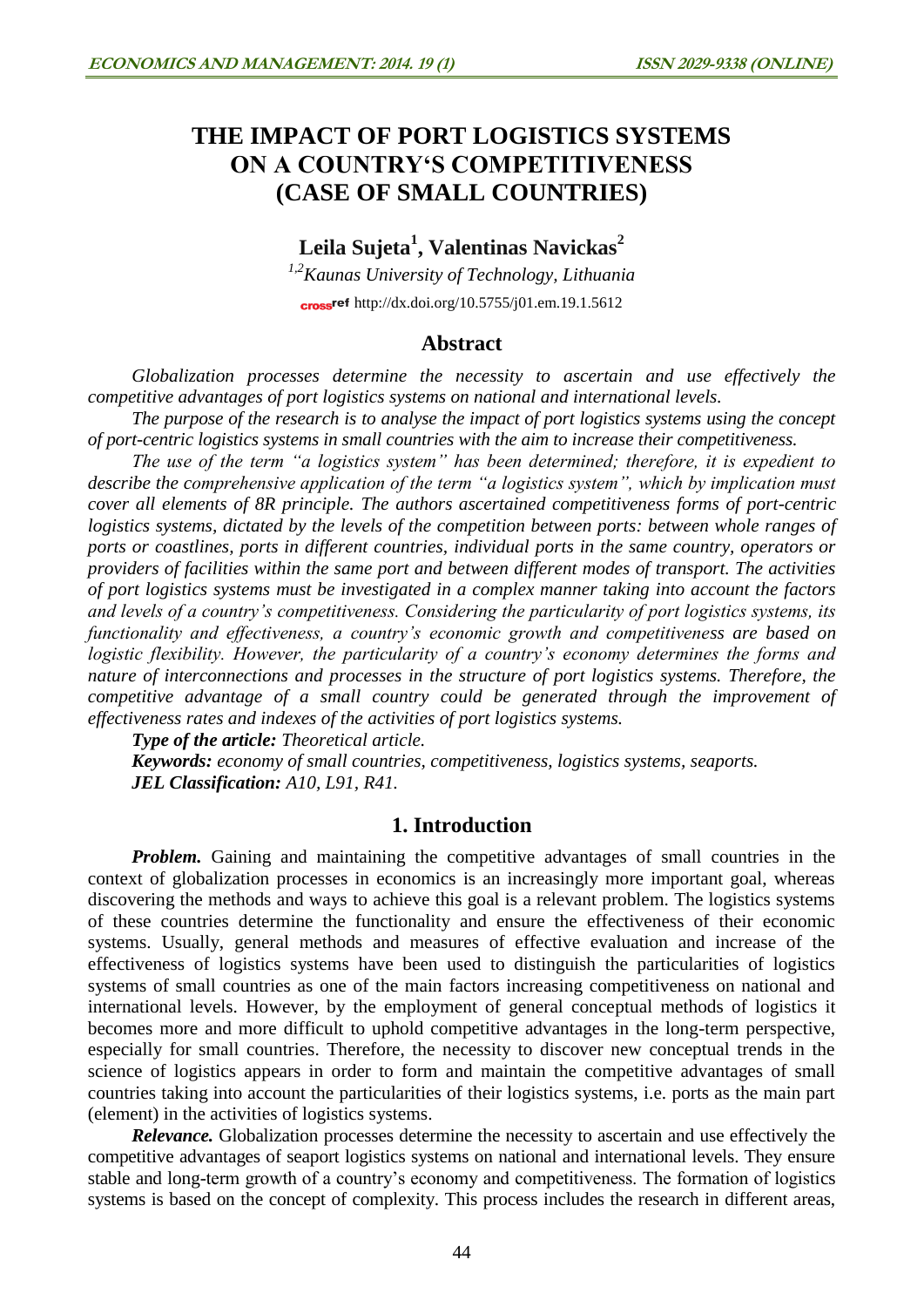i.e. transport and other related logistics services and activities performed by different entities as well as the interests of the producers and consumers on the national level. Port logistics systems and their interaction with other systems, which ensure the activity of the country's economic system, become the main object of the research in case of the application of the concept of port-centric logistics. It becomes very important for small countries because of the huge impact on their competitiveness.

*Object of the research*: the impact of port logistics systems in the view of the increase of small countries' competitiveness.

**Purpose of the research**: to analyse the impact of port logistics systems using the concept of port-centric logistics systems in small countries with the aim to increase their competitiveness.

#### *Tasks of the research:*

- 1. To distinguish the particularities of the functionality of seaport logistics systems on national and international levels;
- 2. To determine the peculiarities of the concept of port-centric logistics systems and the significance thereof to the economic systems of small countries;
- 3. To analyse the forms of competitiveness of port-centric logistics systems and to evaluate their input in the formation and the increase of small countries' competitiveness.

### **Theoretical background**

### *Particularities of the functionality of port logistics systems*

Scientists distinguish logistics as an integrated science with the aim to solve the problems of optimal management of flows (informational, financial and material) by invoking a systematic approach (Johnson *et al.*, 1999; Gourdin, 2001; Harrison, Hoek, 2005; Urbonas, 2005; Meidute, 2012). Whereas the purpose of logistics systems is to serve the flows of tangible and intangible assets, which have been formed and which are moving in different production and consumption spheres, in different coverage and development levels (Николашин *et al.*, 2003; Palsaitis, 2010; Paulauskas *et al.*, 2011). Thus, in the view of port logistics systems, these flows are distributed on two levels: within port logistics systems, i.e. on the national level, and on the international level during the process of interconnection with the logistics systems in other countries. Other operations take place in this process at the same time, including the creation of added value. Thus, it can be concluded that seaport logistics systems ensure that the problems related to transportation, warehousing and provision of port logistics services are solved conveniently as well as ensure timely control of prices, the increase of ports' competitiveness and the demand for their logistics services.

During the analysis of scientific literature (Николашин *et al.*, 2003; Baublys, 2003; Palsaitis, Bazaras, 2004; Leenders, Fearon, 2006; Rimiene, Grundey, 2007; Bowersox, Closs, 2008; Meidute, 2005; Meidute, 2012; Wang, 2011; Sheffi, 2013), a variety of logistics systems terms was discovered. Some scientists identify the logistics system as logistic parks or centers. Thus they highlight the importance of logistic nodes (centers, parks, etc.) as the object of attraction and creation of added value. Other scientists describe logistics systems as clusters, integrated infrastructure (usually, transport) or supply systems. In this case, it is possible to distinguish the complex of interconnections and interaction of detached elements of logistics systems, which demonstrates the principles of the activities of logistics systems on the regional level or on the level of separate industrial sectors or groups of companies only, i.e. as a prototype of a local logistics system or as a part of the measures and connections ensuring the activities of the logistics system. However, the authors describe abovementioned terms as constricted as they render separate elements of logistics systems or its models on the regional level only.

With the aim to demonstrate the importance of the purpose of logistics systems and the coverage of their activities, scientists (Mangan, Lalwani, Butcher, 2008) distinguished 8R principle for the description of the activities of logistics systems: getting, in the right way, the right product, in the right quantity and right quality, in the right place at right time, for the right customer at the right cost. The authors mention that this principle is applicable to the formation and development of port-centric logistics systems in small countries on the national and international levels. In this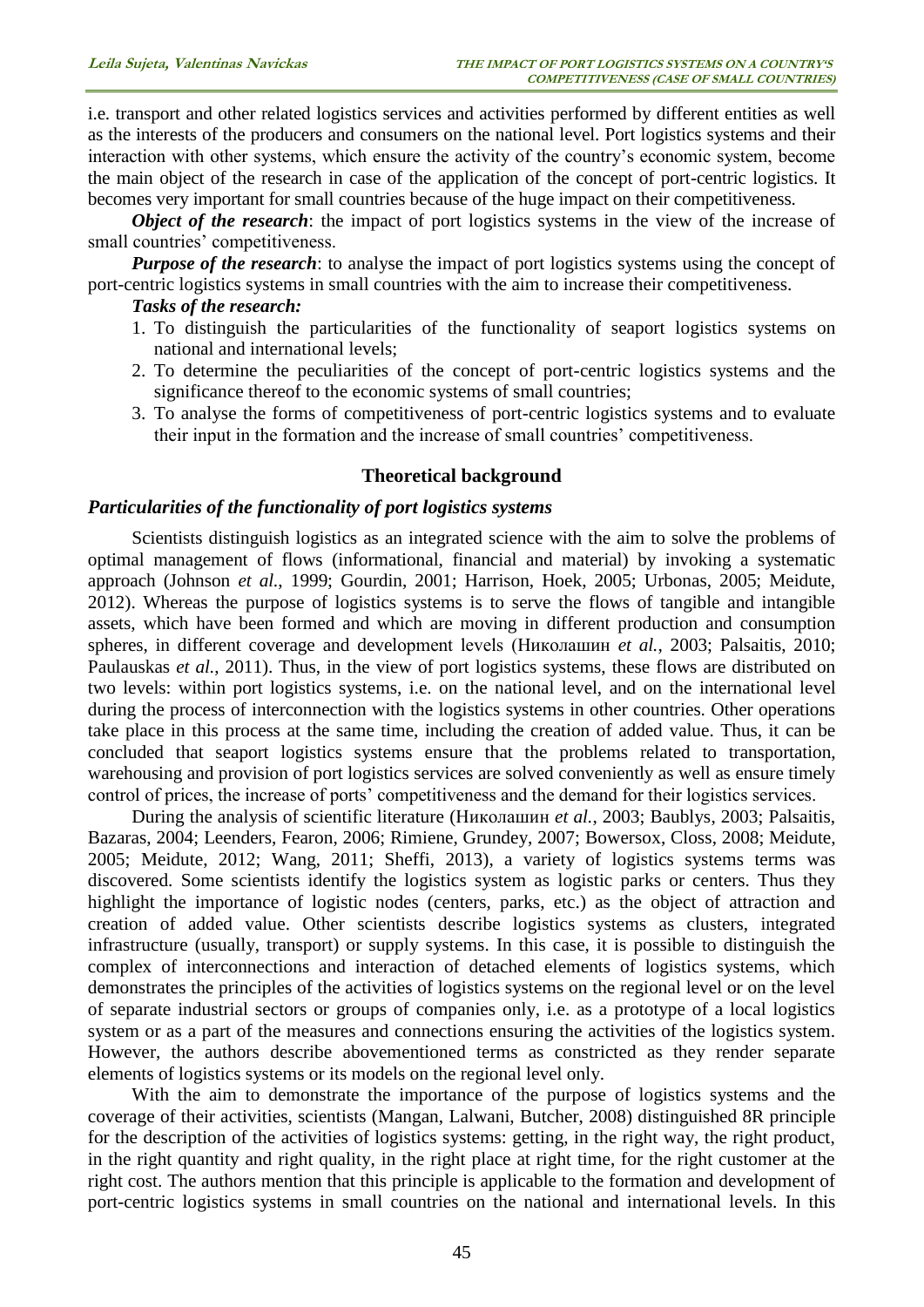instance, the highest standards (requirements) for the capability, capacity and flexibility may be applied to and the attention may be focused on the port as the basic element of a port-centric logistics system. At the same time, the principles of compatibility and interconnection of all elements of logistics systems remain one of the significant concepts, which are the basis of and which ensure the activities of the logistics systems and the synergetic effect of its elements.

In order to meet the demand, it is necessary to deliver products from the locations of supply to the locations of demand by using logistical operations and functions in the seaports. Thus ports become the main centers of planning, implementation, management and control of the process ensuring the activities of the logistics systems in small countries. Logistical functions and operations in seaports are reflected in the process of tangible flow movement. That is, the application of concepts and principles of logistics determines the flow movement through the seaport, i.e. the delivery of production in accordance with the consumers' needs and expectations, at minimal costs, on time and in a convenient place.

It should be noted that, in case of increasing consumption, the demand for different resources of the port activities is growing according to the functionality in production and services sectors, and these resources are transforming into the source of creation of added value. The compatibility of the aims of seaport logistics systems and the aims of production and consumption sectors will be validated here, i.e. the necessity of resources changes with regard to time, place, quality and quantity, ensuring the development of production and trade sectors, sustainable development and growth of ports and their logistics systems supported by the conceptual measures of logistics during the process of satisfying the consumers' needs.

The role and importance of effective usage of the competitive advantages of port logistics systems is increasing on national and international levels in respect of global economy, whereas it is impossible for business sector to survive in the conditions of protectionism and high standards for the consumers' needs.

The balance of the business environment is achieved and supported by the feedback between the producer and consumer through port logistics systems and the decision-making processes which take part in them; this balance is defined by appropriate distribution of the economic values which are moving in the country's economic system, effective usage and mobility of these values based on the peculiarities of port logistics systems as well as by the possibilities to differentiate the functions, operations and processes of the system.

The fact of differentiation and consistency of the connections between the elements of port logistics systems positively influence the effectiveness indicators of the usage of resources and other values in port logistics systems expressed by technical, financial and other indicators. In the view of geographic, demographic and other economic factors, port logistics systems can change the concentration of the flows of tangible and intangible assets, their deployment locations (statics) and the routes and directions (dynamics) of their movement on national and international levels, within the port logistics systems just as in the country's economic system.

Scientists often compare the definition of port logistics with a refined concept of transport and described it as "the optimization process of distribution, movement and storage of resources and other tangibles, including their source of origin, participation in various economic activities and final consumption" (Alderton, 1995). However, taking into account the development of the concept of logistics systems from the period "before logistics" until the period of classic logistics and neologistics (Garalis, 2003), it is necessary to evaluate port logistics systems not only from the point of view of technology (transport capacity); modern logistics systems must be evaluated from the point of view of economic processes as well as socially, ecologically and politically. It shows the complexity and variety of logistics systems and logistic processes within these systems. The authors of the article consider that it is necessary to fully integrate all internal processes into port logistics systems or into the model of the flows of economic activities. In this instance, it is possible to achieve the aim of total optimization of the logistic process in the view of port activities. The role of seaports in the formation of economic systems and their development strategies in small countries is highlighted in this way.

The aim to create favorable conditions for port activities substantiates the necessity to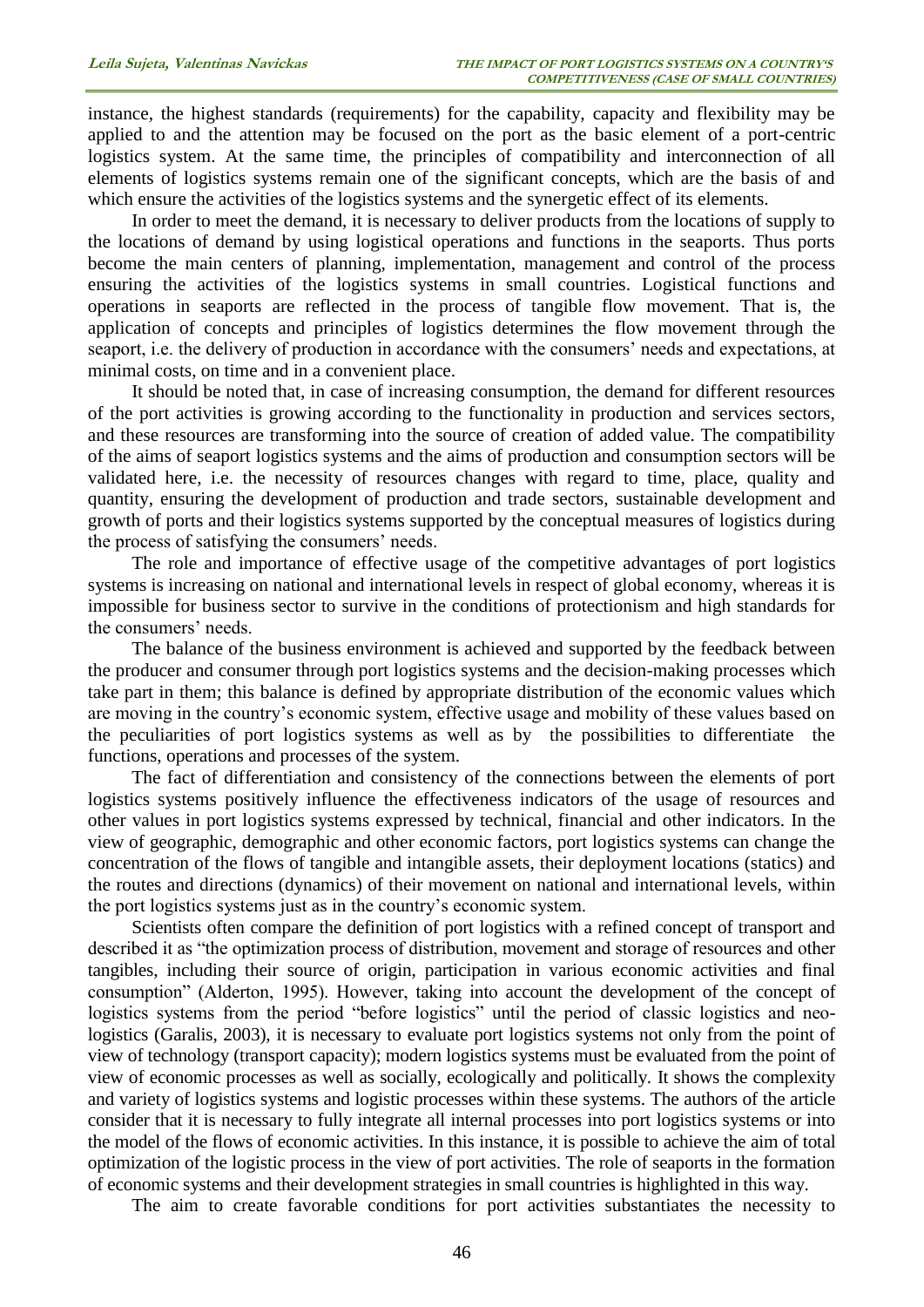improve the logistics infrastructure in port logistics systems. In the opinion of scientists, this infrastructure must be understood as a "material-technical system designed to provide for the production and citizens' social life" (Носов, 2007), also highlighting the importance of the concept of "joint responsibility" (Garalis, 2003) for the activities of port logistics systems. In this instance, the logistics system is a subject providing the necessary infrastructure to the production and consumption sectors and organizing the movement and distribution of various flows (material, financial, information, etc.) through port logistics systems.

Having analyzed the scientific literature describing the particularity of port activities (Comprehensive Manual on Port Reception Facilities, 1995; Muller, 1999; Waters, 2003; Urbonas, 2005; Paulauskas, 2005; Palsaitis, 2011) the authors note that the infrastructure consists of the network of various types of transport and its nodes, informational channels and systems, means of communication and locomotion, storage facilities, external provision of energy resources, financial supply systems for logistic processes, service companies for citizens, etc. Thus, the scientists emphasize the multiplicity and multimodality of port logistics systems. Furthermore, sustainable development of infrastructure ensures favorable conditions for business expansion social welfare and quality of life in the country (Navickas, Sujeta, 2011).

The impact of infrastructure is perceived through the services provided by using the infrastructure physically. It proves once more that the infrastructure is directly dependent on capital and human resources and cannot be separated from it (Snieska, Simkunaite, 2009). Scientists also emphasize that competitiveness of the country is formed on the basis of competitiveness of production sectors, development of infrastructure and the country's economic and political position (Cibinskiene, 2009; Reiljan *et al.*, 2000). Thus, competitiveness of a small country may be expressed as high production level, stability of economic and political situation and effective use of the opportunities to develop infrastructure, i.e. the factors of the impact of infrastructure, macro environment and innovations are highlighted. However, the authors emphasize the growing dependence on and the increasing impact of these factors in the economic systems of small countries as well as in port logistics systems. As reasons of this dependence and impact are limitation of countries' budgets, high sensitivity to economic and political changes and increasing dependence on the economic impact groups (especially in energy, land and capital management areas).

In order to analyze the peculiarities of seaport logistics system on national and international levels it is expedient to invoke the principles of regional logistics and competitiveness of the country's regions. The scientists emphasize that regional logistics must be oriented at the development of regional economy through the development of logistic infrastructure and services (Held *et al.*, 2000; Носов, 2007). Scientists Snieska and Bruneckiene (2009) offer a view on competitiveness as a cyclic process in which the result becomes the contribution which causes the result later. Thus, in case of the aim of sustainable and equivalent development of regions, successful economic development of the country will be achieved by the synergy effect of development of all regions of the country which needs the contribution of each region in respect of the activities of logistics systems. In accordance with the principles of regional logistics and competitiveness of regions, it is necessary to improve and harmonize the infrastructure for sustainable development of regions by creating the conditions for effective capital expenditures. Furthermore, destabilization of the processes of infrastructure in these regions determines the increase of the costs of production and services and the decline in the quality of the citizens' life in these regions. It has a negative impact on the competitiveness level of regions in this case, as well as the competitiveness of port region and country in general and, as a result, negatively affects the intensity of consumption in the regions and in the whole country.

## *Particularities of the concept of port-centric logistics systems and their role in the processes forming and increasing a small country's competitiveness*

Logistics systems of small countries are based on functionality and ensure the effectiveness of their economic systems. It becomes more and more difficult for small countries to maintain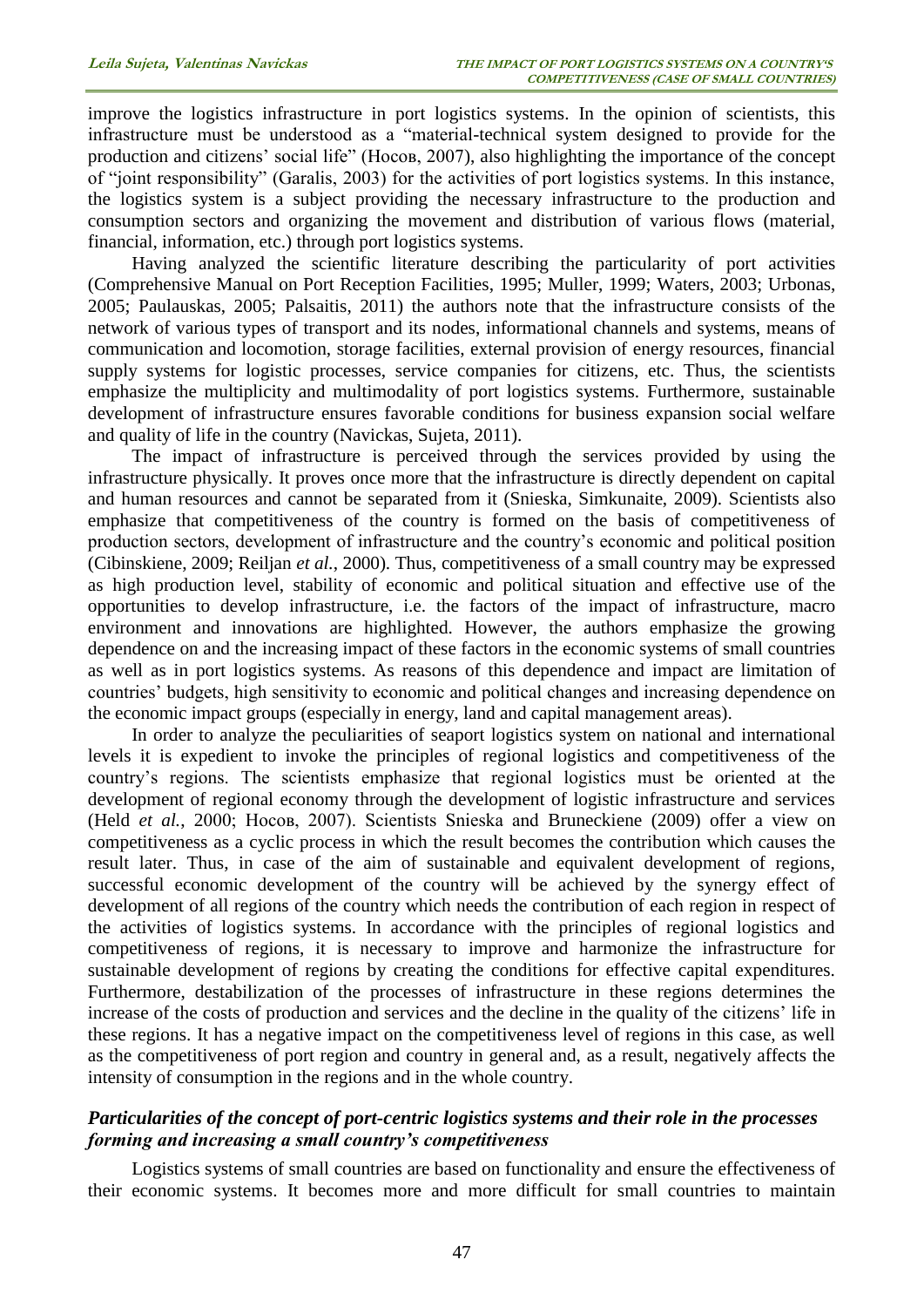competitive advantages in the long-term perspective by applying the general conceptual methods of logistics. Thus, it becomes necessary to discover new conceptual trends in the science of logistics for the formation and retention of competitive advantages of small countries taking into account the particularities of their logistics systems.

Having analyzed the scientific literature (Baublys, 2003; Huang *et al.*, 2003; Tongzon, Heng, 2005; Port Reform Toolkit, 2007; Mangan *et al.*, 2008; McKinnon, 2009; Wang, 2011), the authors note that seaports are becoming an increasingly more important node in transport system and the whole economic system of the country. According to the research and the Port Reform Toolkit determined by the experts of the World Bank, it is expedient to distinguish five significant factors affecting port activities in the context of global economy: intensification of global competition, new technologies, environmental, security and safety requirements and standards, changing distribution patterns, shifting bargaining power due to realignments / consolidations.

The scientists in their works (Navickas, Malakauskaite, 2009), the World Economic Forum (2010; 2012) in its reports, the experts of the World Bank (Arvis *et al.*, 2012) distinguish the following groups of the factors of economic growth and competitiveness: general factors (business environment), specific factors of different areas or sectors of activities as well as innovation and sophistication factors. These factors are reflected in the structures of Logistic Performance Index (LPI), Global Competitiveness Index (GCI) and Global Enabling Trade Index (GETI). The authors determined that the factors which affect the activities and development of port-centric logistics systems (institutions and their regulation as the indicator of the system's flexibility, infrastructure as the indicator ensuring the technological functionality of the system, macro environment as a complex of economic, political, ecological, etc. elements, the quantity of resources, their distribution and mobility, the complexity of business and the level of innovation, opportunities for extension of labor force, financial and commodity markets) are evaluated and counted in these indexes as the main factors determining the level of countries' competitiveness. Therefore, it is necessary to evaluate the activities of port-centric logistics systems, their formation and development processes in the context of competitiveness of the country in the conditions of global economy.

Considering the general classification of logistics systems determined by scientists (Канке, Кошевая, 2010; Meidute, 2012), it is expedient to divide port-centric logistics systems in accordance with the coverage of their activities (on national and international levels) into two groups: micro logistics and macro logistics systems (see Figure 1).



**Figure 1.** Classification of logistics systems in accordance with the coverage of activities (decomposition) *Source:* adapted by the authors with reference to Meidute (2012)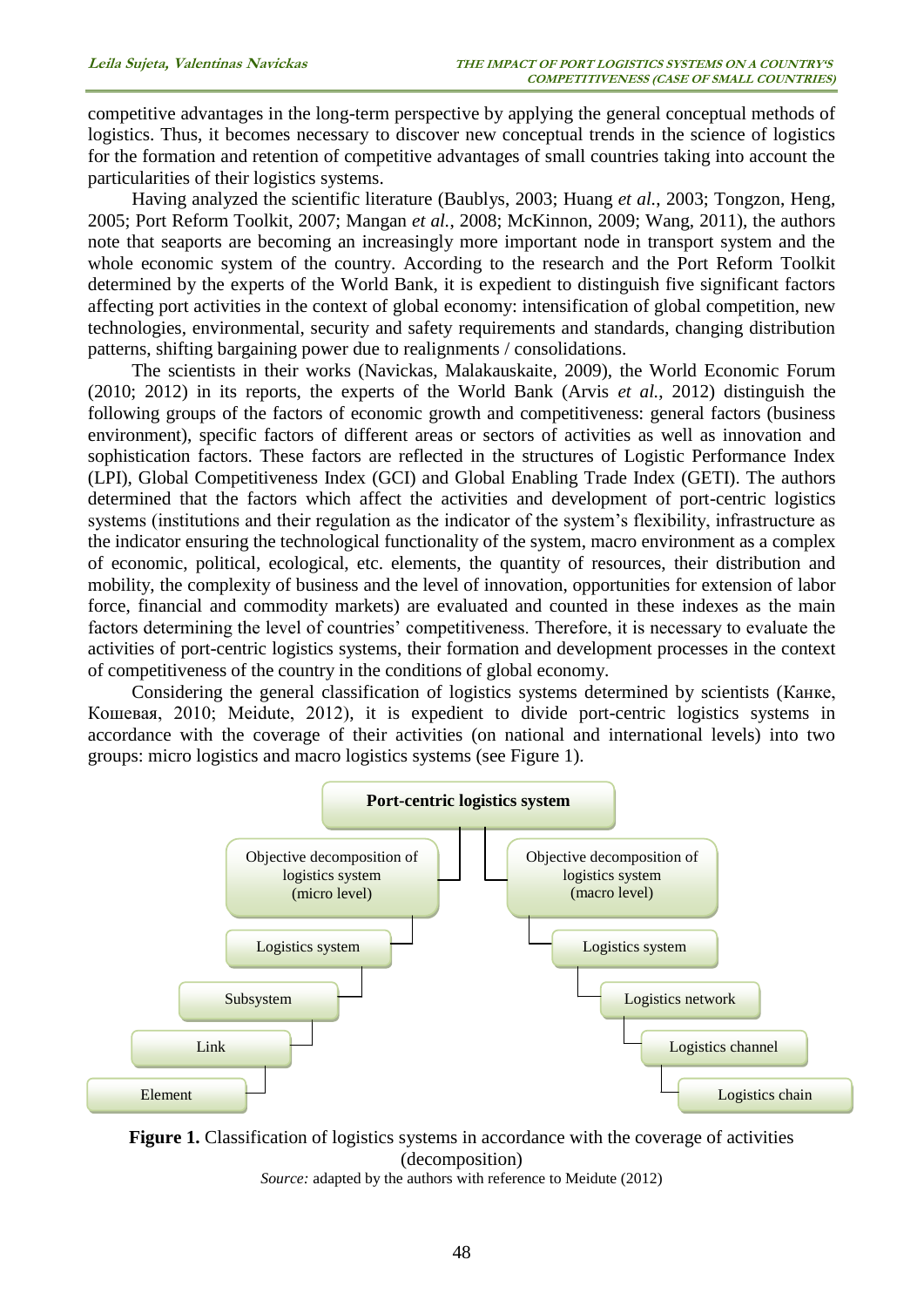As the application of the concept of logistics systems defines the nature of flows and the processes of their movement, it is possible to distinguish specific characteristics of the movement of these flows: orientation on the basis of linear principle, aggregation and junction into a logistics chain the elements of which are being analyzed, optimized and synchronized continually. These characteristics are very important for the evaluation of port-centric logistics systems as well as their activities and effectiveness on national and international levels. All links of the logistics chain have their own purposes in the pursuance of general aim – the increase of the effectiveness of portcentric logistics systems.

Mangan, Lalwani, Butcher (2008) distinguished 5 forms of competitiveness: competition between groups of ports or coastlines, competition between ports in different countries, competition between individual ports in the same country, competition between the operators or providers of facilities within the same port, competition between different modes of transport.

The authors determined that applying these forms of competition is expedient when assessing and evaluating port-centric logistics systems in small countries by distinguishing national and international levels (micro and macro levels) (see Table 1).

| <b>Forms of competitiveness</b><br>of port logistics systems<br>according to the object                              | <b>National level</b><br>(in respect of small countries)                                                                                                                                                                                                         | <b>International level</b><br>(in respect of small countries)                                                                                                                                                                            |
|----------------------------------------------------------------------------------------------------------------------|------------------------------------------------------------------------------------------------------------------------------------------------------------------------------------------------------------------------------------------------------------------|------------------------------------------------------------------------------------------------------------------------------------------------------------------------------------------------------------------------------------------|
| Logistics system oriented at<br>groups of ports or coastlines                                                        | Generally, it is not applicable to small<br>countries (it is more applicable to big<br>countries taking into account the<br>particularity of natural (geographic)<br>environment in case competitive groups of<br>ports or coastlines exist in these countries). | It is applicable to small countries when<br>ports or coastlines of different countries<br>are joined into groups with the aim of<br>cooperation and increase of<br>competitiveness.                                                      |
| Logistics system oriented at<br>groups of ports in one<br>country                                                    | Not applicable (by implication).                                                                                                                                                                                                                                 | It is applicable to small countries where<br>there are several seaports formed as a<br>competitive group compared to a<br>competitive group of seaports of another<br>country (for example, seaports of<br>Germany, Denmark and Latvia). |
| Logistics system oriented at<br>one port in the country                                                              | It is applicable to small countries where<br>there are several seaports.                                                                                                                                                                                         | Not applicable (by implication).                                                                                                                                                                                                         |
| Logistics system oriented at<br>a group of operators or<br>companies providing logistics<br>services within one port | It is applicable to small countries,<br>irrespective of the number of seaports.                                                                                                                                                                                  | Not applicable (by implication).                                                                                                                                                                                                         |
| Logistics system oriented at<br>a port (ports) as one of<br>transport modes                                          | It is applicable to small countries (as an<br>alternative in respect of time, distance,<br>costs and other factors which affect the<br>choice of the seaport for the logistics chain).                                                                           | It is applicable to small countries (as an<br>alternative in respect of time, distance,<br>costs and other factors which affect the<br>choice of the seaport for the logistics chain).                                                   |

Table 1. Forms of competitiveness of port-centric logistics systems

*Source:* adapted by the authors with reference to Mangan, Lalwani, Butcher (2008) and Meidute (2012)

The purpose of development of port-centric logistics systems is to discover the unused opportunities and disproportions of economic growth and its employment for the foundation of the development strategy of the activities of port-centric logistics systems and their interactive transport types and modes. In this instance, one of the strategic goals is to achieve long-term competitiveness through the flexibility of port-centric logistics systems in the context of global economy by the strategic decision-making process. The success of this decision-making process depends on its flexibility in respect of the levels of port-centric logistics systems and of the level of small countries' economic systems, i.e. on national and international levels. It is evidenced in quick adaptation of portcentric logistics systems and continuity of the decision-making process. All strategic decisions regarding development and expansion of economic systems in small countries are made in accordance with strategic goals, tasks and political, legal, economic, technological and ecological measurements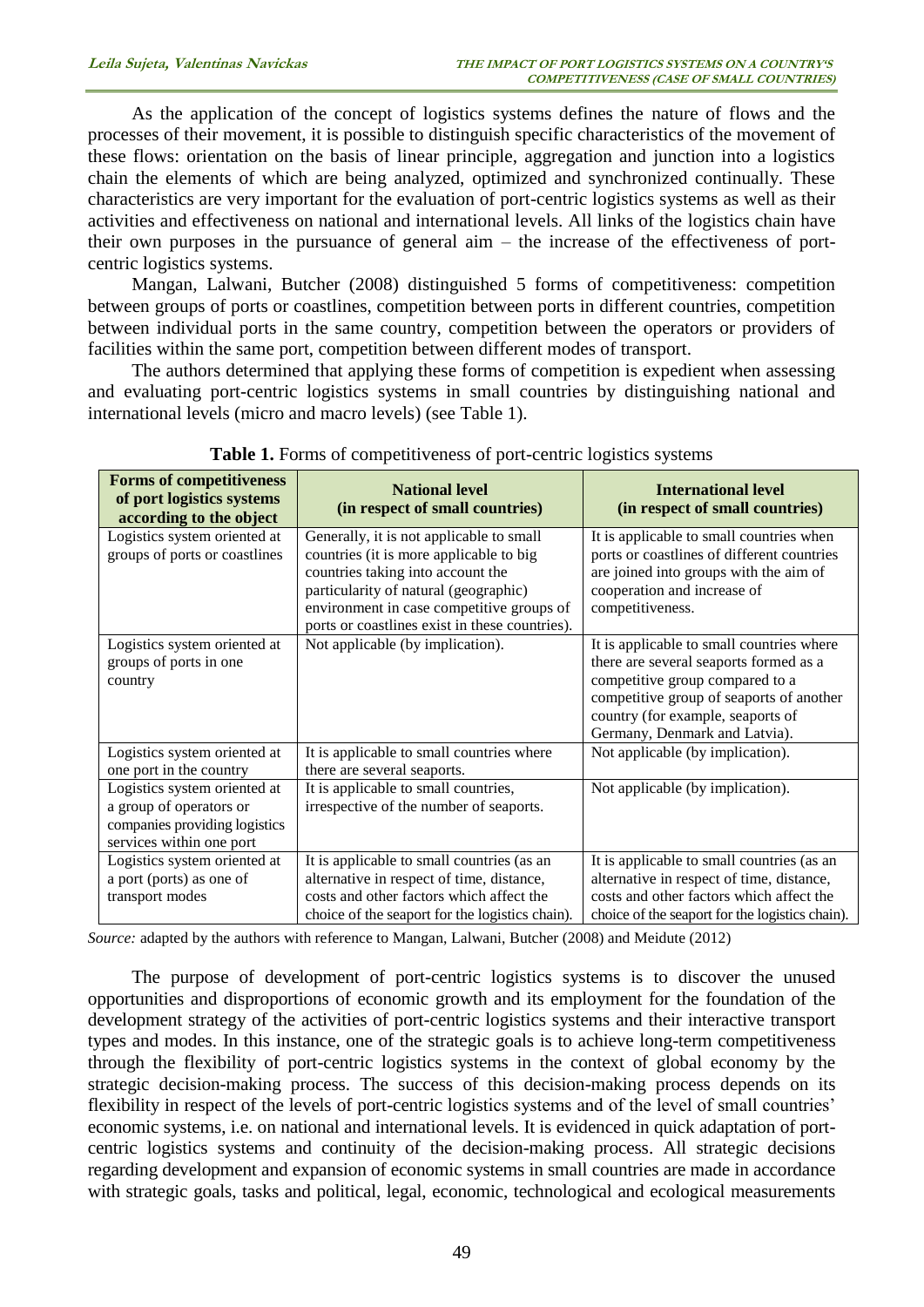of seaports and their activities. It is noteworthy that these goals and processes positively affect the state of environment, its stability reflected in the activities of port-centric logistics systems as well as have an impact on the state of the small country's economic system.

Investment into port and other related transport infrastructure and technological capacity as well as into the land for this infrastructure allows expanding the logistics capacity, increasing its effectiveness and reliability as well as improving the quality of logistics services and enlarging the level of creation of added value (see Figure 2).





*Source:* adapted by the authors with reference to Masiulis *et al.* (2009)

It allows lower logistics costs, shorter transit times of flows in port-centric logistics systems and favorable business conditions. Thus, the investment process in the port and related infrastructure ensures the productivity of port-centric logistics systems and competitiveness of portcentric logistics systems and small countries' economic systems on different levels, and, as a result, economic growth of small countries and their competitive advantages with the feedback to the investment process.

## **2. Methods**

Systemic, logical and comparative analysis as well as synthesis of scientific literature are used as the methods of this research.

For the analysis of the functionality of seaport logistics systems and their particularity, logical and comparative analysis of scientific literature was performed in order to distinguish the purpose of port logistics systems. The levels of the movement of value flows were determined as well. Comprehensive application of the term "logistics systems", which covers all elements of 8 R principle, all logistics processes, functions and operations irrespective of the types of flows (material, financial and informational), was defined by the systemic view on port logistics systems, synthesis method and determined variety of the definitions of logistics systems. Logical analysis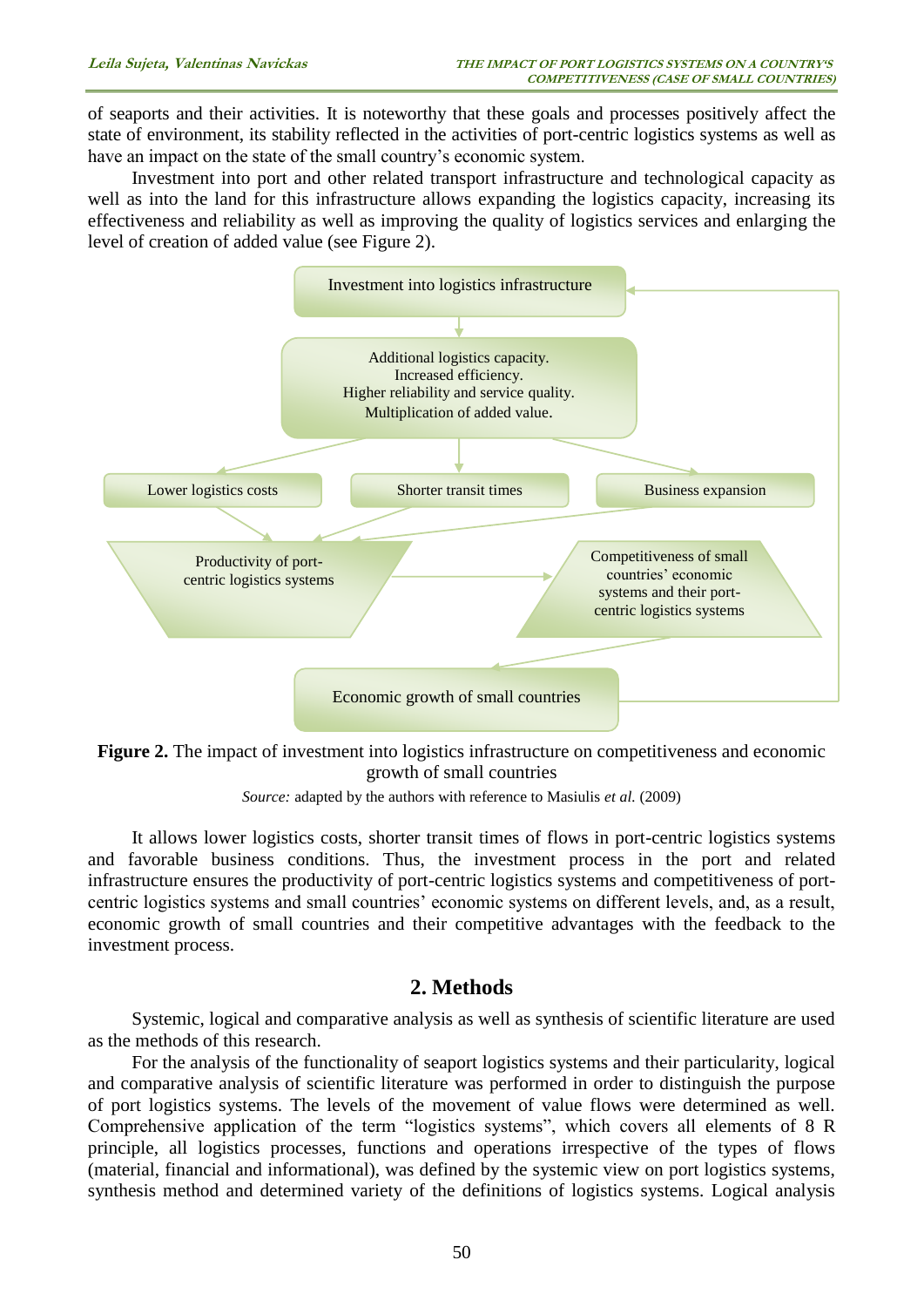helped determine the importance of port logistics systems in small countries' economic systems and their connections with production and consumption sectors with regard to the stages of development of the concepts of logistics and port-centric logistics systems. The abovementioned methods served to distinguish the significance of port-centric logistics systems for economic systems of small countries and for their competitiveness; the forms of competitiveness were determined according to the forms of ports' competitiveness and the factors of impact and interdependence between portcentric logistics systems and economic systems of small countries were determined in the context of competitiveness of small countries in the conditions of global economy.

## **3. Results**

The research demonstrated that the concept of logistics systems is often identified as the definition of a logistic park, center, cluster, industrial or other integrated systems created in order to sustain logistic activities with the aim to reinforce global and country's competitiveness, to stimulate cohesive development of regions and their economic growth. However, in accordance with the functional purpose, operational diversity and complexity of clusters (parks, centers, industrial systems), the presence of the elements necessary for the system, their interconnections and the synergy effect of their activities, these definitions could be integrated into a generalized concept of logistics systems where logistic clusters, parks or centers become the subjects of the logistics system or its regional-level models.

Having analyzed the particularity of port logistics systems, the authors of the paper determined that the activity of port logistics systems, the usage of their infrastructure with the aim of economic growth become a necessity in global economy; moreover, the aims, tasks and measurements of port logistics systems must be specific, stipulated by the economic and political aims of the country and oriented at long-term competitiveness.

During the research of the concept of a port-centric logistics system in the view of small countries' economic systems, the preconditions of its origin and development tendencies, the authors determined that seaports may be perceived as attraction centers for material, financial and information flows as well as gateways for the economic systems of small countries.

The research demonstrated that port-centric logistics systems enable reducing the costs of the movement of flows, improving the indicators of their circulation by reducing the turn-around time, increasing the effectiveness of consumption of resources and their mobility, minimizing the negative impact on natural environment and ensuring compliance with the security and safety requirements. The possibility to differentiate the processes and activities within logistics systems and the consistency of interconnection between the elements of the system allow ensuring sustainable development of the country's economy, proper allocation of synergy effect determined by the elements of the system and their activities. Thus, as material, financial and information flows move across port-centric logistics systems, their value is increased; this has a positive effect on macroeconomic rates and indexes of small countries as well as increases the competitiveness of their economic systems.

The authors determined the forms of competitiveness of port-centric logistics systems dictated by the levels competition and coverage of ports: between groups of ports or coastlines, ports in different countries, individual ports in the same country, operators or providers of facilities within the same port, different modes of transport on national and international levels (micro and macro levels). The activities of port logistics systems must be investigated using a complex approach and taking into account the factors and levels of the countries' competitiveness. Considering the particularity of port logistics systems, their functionality and effectiveness, economic growth and competitiveness of small countries are based on logistic flexibility; however, the particularity of the countries' economic systems determines the forms and nature of interconnections and processes in the structure of port-centric logistics systems. Therefore, the competitive advantage of a small country could be generated by improving the effectiveness rates and indexes of the activities of the port-centric logistics system as well as by the harmonization of strategic goals, tasks and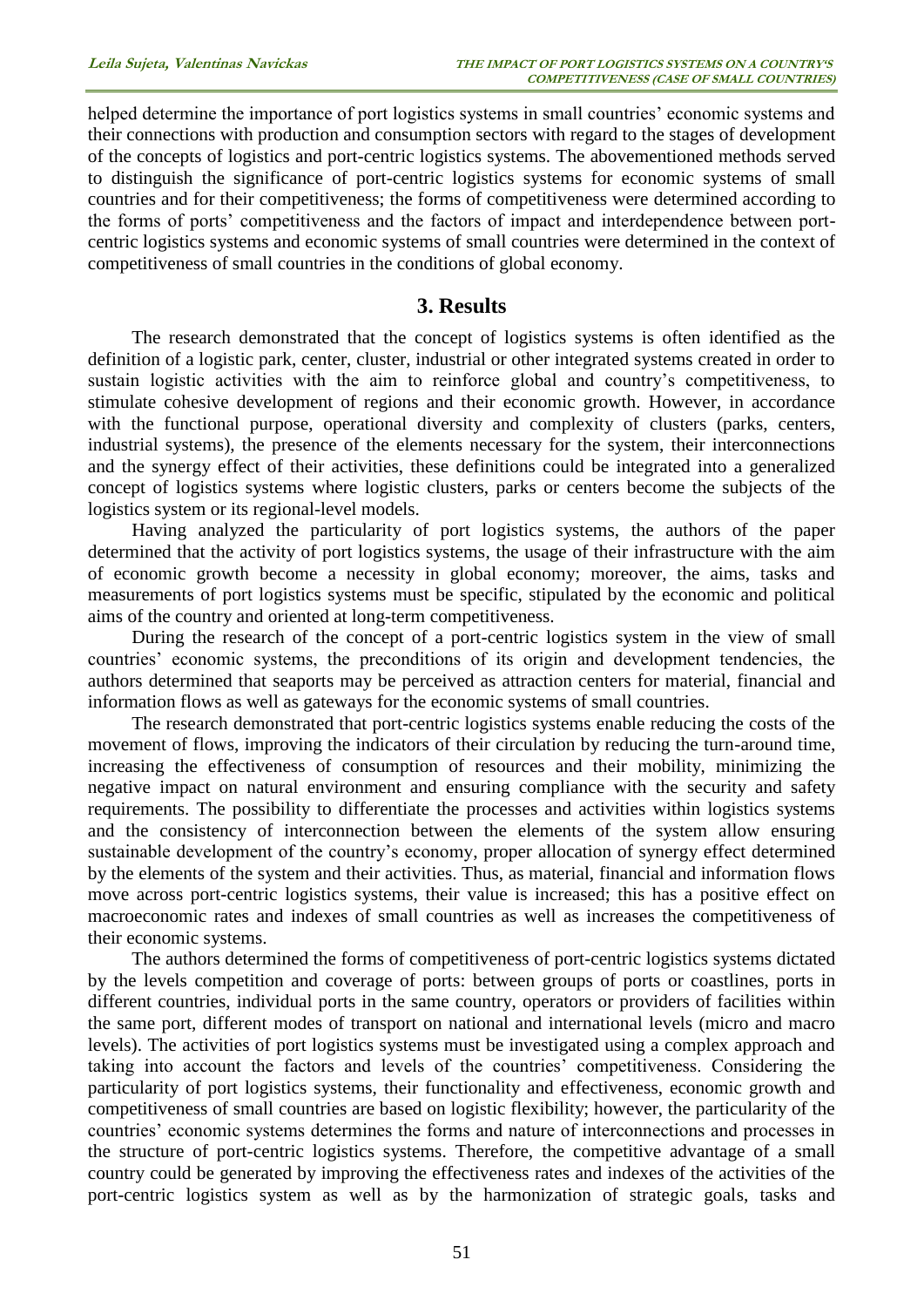measurements of the small countries' economic systems and port-centric logistics systems in these countries.

## **4. Discussion**

It is necessary to distinguish the purpose of port logistics systems and the levels of movement of the flows of economic values when analyzing port logistics systems and particularities of their functionality. When determining the variety of the definitions of logistics systems, it is expedient to describe the comprehensive application of the concept of logistics systems which must cover all elements of 8R principle by implication, i.e. port logistics systems include all processes, functions and operations of logistics irrespective of the types of flows (material, financial and informational) and the logistics system coverage. It is also useful to determine the importance of port logistics systems and their relations and connections with production and consumption sectors according to the development phases of the concept of logistics systems. In this instance, the significance of port-centric logistics systems must be investigated in the context of competitiveness of small countries. It is also necessary to determine the forms of competitiveness of port-centric logistics systems, to substantiate the role of these systems in the formation of competitive advantages of small countries and the increase of competitiveness of their economic systems. It allows distinguishing the factors of impact and interdependence of port-centric logistics systems and small countries' economic systems in respect of their competitiveness and in the conditions of global economy.

## **References**

- Alderton, P. M. (1995). Sea transport: operation and economics*.* UK, Surrey: Thomas Reed Publications. ISBN-10: 0901281638
- Arvis, J. F., Mustra, M. A., Ojala, L., Shepherd, B., Saslavsky, D. (2012). Connecting to compete 2012: Trade logistics in the global economy. The Logistics Performance Index and its indicators. Washington: The World Bank.
- Baublys, A. (2003). Transport system: models of development and forecast. Vilnius: Technika. ISBN-10: 9986056063
- Bowersox, D. J., Closs, D. J. (2008). Logistical management. UK: McGraw- Hill. ISBN-10: 0070068836
- Cibinskiene, A. (2009). Infrastrukturos naturaliu monopoliju kainu poveikio salies konkurencingumui vertinimas. Daktaro disertacija. Socialiniai mokslai, ekonomika (04S). Kaunas: Kauno technologijos universitetas.
- Comprehensive manual on port reception facilities. IMO. (1995). UK: Ashford Press. ISBN-10: 9280113259
- Garalis, A. (2003). Logistika: bendrieji pagrindai. Šiauliai: Šiaulių universitetas. ISBN-10: 9986383765
- Gourdin, K. N. (2001). Global logistics management: a competitive advantage for the new millennium*.* Oxford: Blackwell Publishers. ISBN-10: 1557868832.
- Harrison, A., Hoek, R. (2005). Logistics management and strategy. 2<sup>nd</sup> ed. UK: Financial Times Management. ISBN-10: 0273685422
- Held, D., Mcgrew, A. Goldblatt, D., Perraton, J. (2000). Global transformation: politics, economics and culture. New York: Polity Press&Blackwell Publishers. ISBN-10: 9986092526
- Huang, W. C., Teng, J. Y., Huang, M. J., Kou, M. S. (2003). Port competitiveness evaluation by fuzzy multicriteria grade classification model. *Journal of Marine Science and Technology, 11 (1), 53-60.* ISSN: 0948-4280
- Johnson, J. C., Wood, D. F., Wardlow, D. L., Murphy, P. R., Jr. (1999). Contemporary logistics. 7<sup>th</sup> Ed. New Jersey: Prentice Hall. ISBN-10: 0137985487
- Leenders, M. R., Fearon, H. E. (2006). Purchasing and supply management. UK: Irwin, Ltd. ISBN-10: 5793101810
- Mangan, J., Lalwani, C., Butcher, T. (2008). Global logistics and supply chain management. UK: Wiley. ISBN-13: 9780470066348